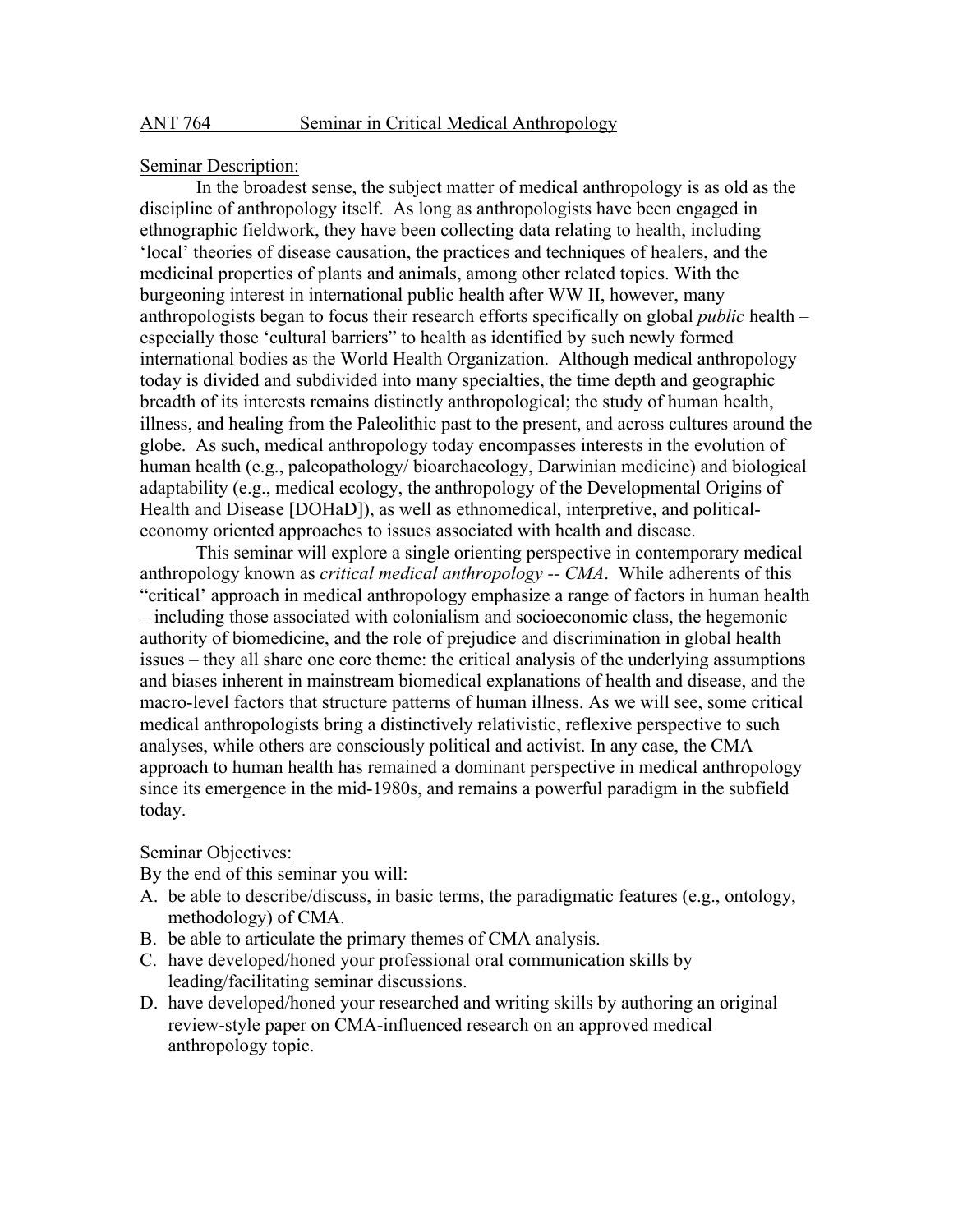Dates/Topics Reading Assignment

Week 1 (Aug28) Introduction ---------------- Week 2 (Sept 4) Positivist, Conflict, and Interpretive Paradigms Guba 1990; D'Andrade (1995) Scheper-Hughes (1995) Scheper-Hughes and Lock (1987) (4 Student Presentations [SP]) Week 3 (Sept. 11) The Global Obesity/Diabetes Pandemic: Ferreira/Lang (2006); The Highest Prevalence Populations Scheder (2006);

Week 4 (Sept. 18) Global Obesity/Diabetes: High Prevalence Humphrey (2006),

Week 5 (Sept. 25) Female Fertility/Childbirth Woman in the Body (2001)

Week 6 (Oct. 2) Birth as an Female Fertility/Childbirtth American Rite of Passage

Benyshek et al. 2001; Benyshek (2005) (3 SP)

Roddier (2006) (3 SP)

(15 chapters) Davis-Floyd (2004) (4 SP)

 $(2004);$ (11 chapters) Cheyney (2011) (4 SP)

Week 7 (Oct. 9) **No Seminar Meeting**

Week 8 (Oct. 16) (Re)Emerging Infectious Disease: Farmer (1996); Ebola, TB and HIV/AIDS AIDS and Accusation (2006)

Week 9 (Oct. 23) Infectious Disease: HIV/AIDS Tinderbox (2012)

 $(22 \text{ chapters} - 5 \text{ parts}) (6 \text{ SP})$ 

(30 chapters - 3 parts) (3 SP)

2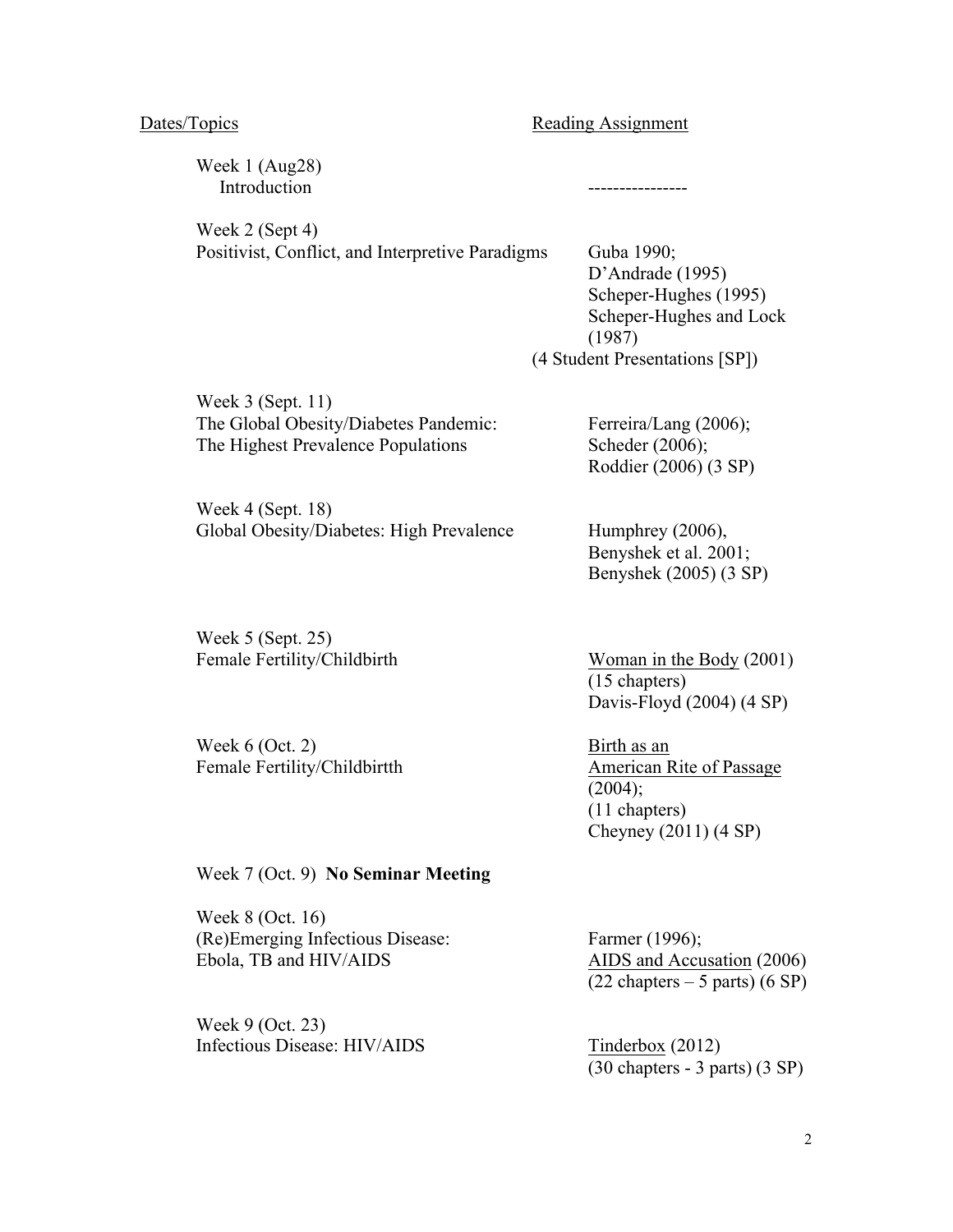| Week 10 (Oct. 30)                      |                                                                 |
|----------------------------------------|-----------------------------------------------------------------|
| Illness as Human Suffering             | Writing at the Margin<br>$(1997)$ (9 chapters) $(3 \text{ SP})$ |
| Week 11 (Nov. 6)                       |                                                                 |
| Substance Abuse/Addiction              | Singer (2004); Singer et al.<br>(1992) (2 SP)                   |
| Week 12 (Nov. 13)                      |                                                                 |
| Substance Abuse/Addiction              | Bourgois $(2004)$ ;                                             |
|                                        | Buchanan et al. (2004) (2 SP)                                   |
| Week 13 (Nov. 20)                      |                                                                 |
| Complementary and Alternative Medicine | Baer $(2004)$ ;                                                 |
|                                        | Baer et al. (2012)<br>$\&$                                      |
|                                        | MAQ Commentary (2012)                                           |
|                                        | (2 SP)                                                          |
| Week 14 (Nov. 27) No Seminar Meeting   | Thanksgiving Holiday                                            |
| Week 15 (Dec. 4) No Seminar Meeting    | Research Papers Due 4:00 (by email)                             |

Required Readings:

. AAA Meetings

*Books:*

*The Woman in the Body: A Cultural Analysis of Reproduction* (Beacon Press, Revised Edition, 2001) \$6-\$25. Emily Martin *Birth as an American Rite of Passage* (U of California Press, Second Edition, 2004) Robbie E. Davis-Floyd *AIDS and Accusation: Haiti and the Geography of Blame* (U of California Press, 2006) \$7 - \$25 Paul Farmer *Writing at the Margin: Discourse Between Anthropology and Medicine* (U of California Press 1997) \$12-\$25 Arthur Kleinman *Tinderbox: How the West Sparked the AIDS Epidemic and How the World Can Finally Overcome It* (Penguin Press, 2012) \$2-\$11 Craig Timberg and Daniel Halperin

All required books are available in used condition through Amazon books for \$2.00 to \$6.00 each. All of the books can be purchased as new for about \$25 each. Most are also available as Kindle editions for about \$15 each.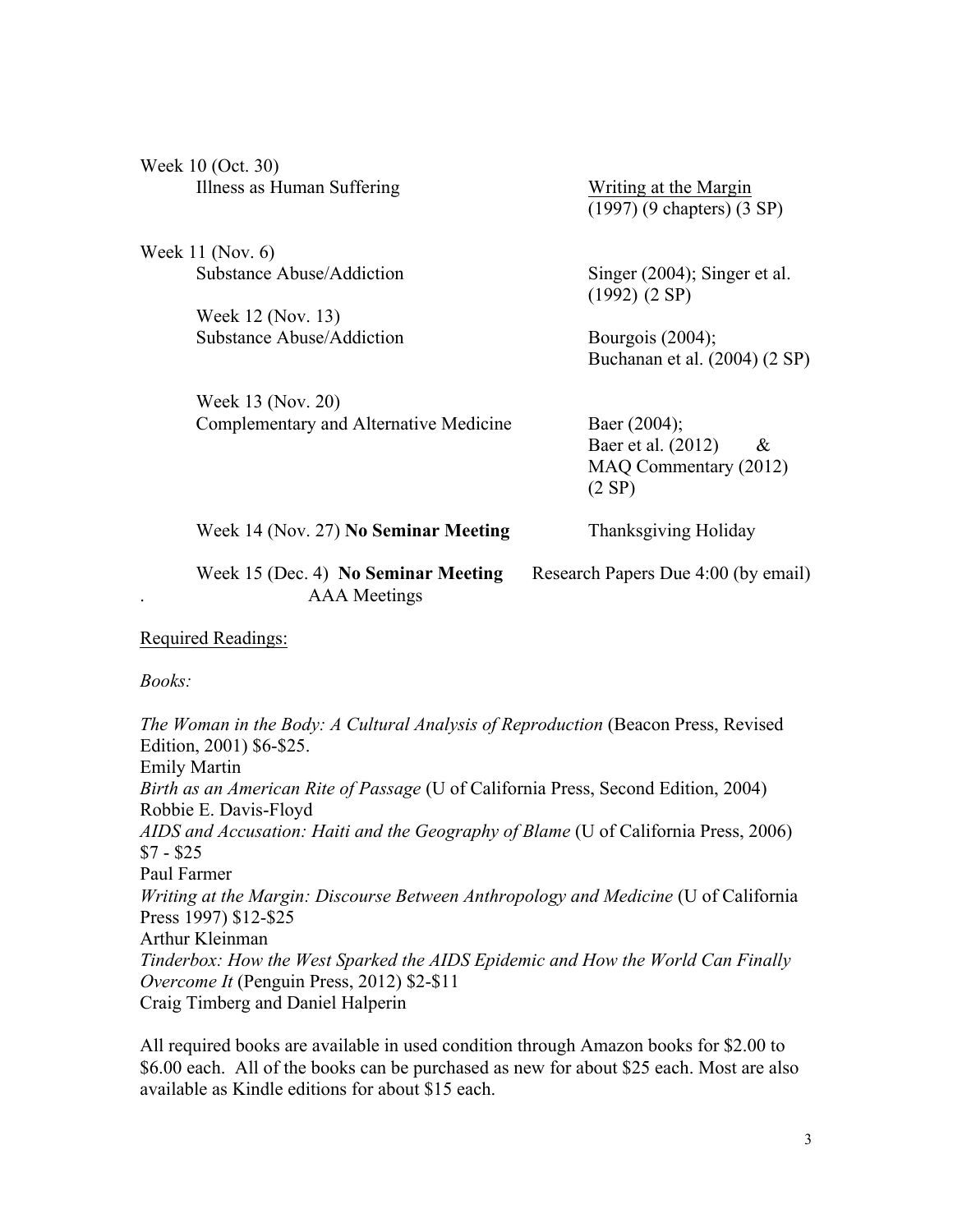## *Journal Articles and Book Chapters:*

All journal articles/book chapters are available as pdfs on Webcampus for this seminar. Each week's readings are available in individual folders in the "Seminar Readings" course content folder.

(See bibliography of journal articles and book chapters below.)

Seminar Format/Student Responsibilities Seminar reading and seminar participation Student PechaKucha-style presentations (3 per student) Review papers (due via email last week of class)

**Seminar Participation:** Graduate seminars are the very core of graduate education. 'Public sphere' forums such a graduate seminars only work, however, when there is what the philosopher and social theorist Jürgen Habermas called '*free and uncoerced debate among equals'*. So much for 'uncoerced'! You will be graded on your engagement with the material (i.e., reading carefully and staying current with readings), and with your colleagues through active participation in weekly discussions (i.e., 'free debate'). (A maximum of 100 points possible.)

**Student PechaKucha-inspired Presentations**: Each week, three to five students will provide brief PechaKucha style powerpoint presentations on that week's readings that will serve as a succinct and focused point of departure for seminar discussion. I will provide a powerpoint example/guide of the type of presentation I have in mind during our first week's meeting (and I will make it available on Webcampus for your future reference). The presentation format will be highly structured and brief by design; 4 powerpoint slides, with a total presentation time of 5 minutes maximum (one minute for the first 3 slides; up to 2 minutes for the 4th and final slide). Like formal PechKucha presentations, these will be timed (by me), and you will be docked points on your presentation if you go over. The order of PechaKuch style presentations will be based on rolling alphabetical order. Each student will present 3 PechKuch style presentations during the semester.

**CMA Review Article:** At the conclusion of the seminar, you will turn in a 'review' style paper of CMA scholarship *preferably on a health topic other than those in the seminar's required readings.* As a general guide, papers should be in the 20 – 25 page length (double- spaced), and with a minimum of 25 references.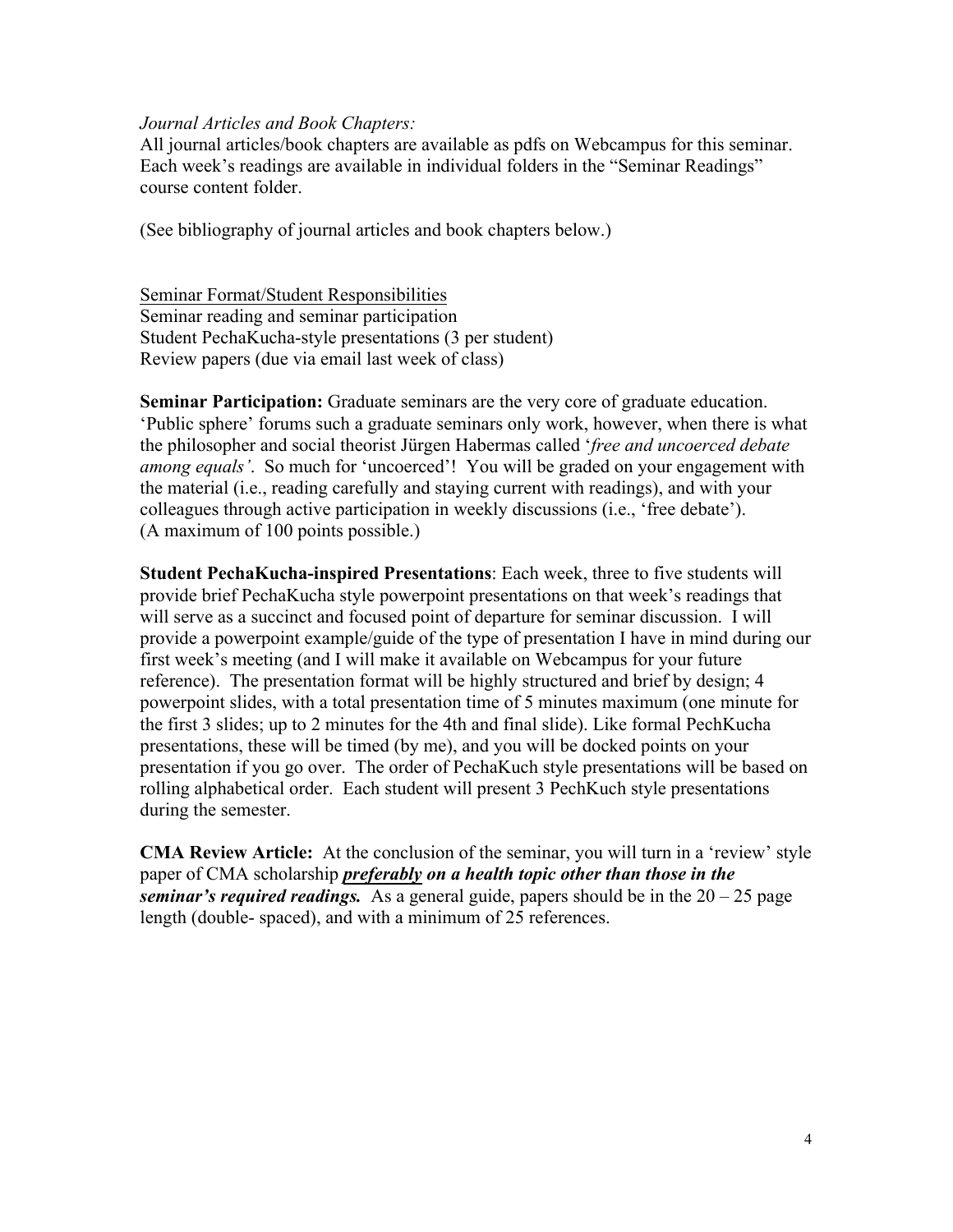Grades:

Grades will be based upon cumulative points earned in the following areas: PechaKucha presentations  $(3 \times 100 \text{ points} = 300 \text{ points})$ ; seminar participation  $(100 \text{ points})$ points); and a CMA review paper (100 points), for a grand total of 500 points.

> $A = 460-500$  $A- 440-459$  $B+=419-439$  $B = 398-418$  $B = 376-397$  $C = 375$  or less

# Bibliography:

Guba, E. G. (1990). *The Paradigm Dialog.* Newbury Park, California: Sage Publications.

- Scheper-Hughes, N. (1995). The Primacy of the Ethical: Propositions for a Militant Anthropology. *Current Anthropology, 36* (3), 409-440.
- D'Andrade, R. (1995). Moral Models in Anthropology. *Current Anthropology, 36* (3), 399-408.
- Scheper-Hughes, N., & Lock, M. M. (1987). The Mindful Body: A Prolegomenon to Future Work in Medical Anthropology. *Medical Anthropology Quarterly, 1* (1), 6- 41.
- Ferreira, M. L., & Lang, G. C. (2006). Introduction: Deconstructing Diabetes. In M. L. Ferreira, & G. C. Lang, *Indigenous Peoples and Diabetes: Community Empowerment and Wellness* (pp. 3-32). Durham, NC, USA: Carolina Academic Press.
- Scheder, J. C. (2006). Emotion, Grief, and Power: Reconsiderations of Hawaiian Health. In M. L. Ferreira, & G. C. Lang, *Indigenous Peoples and Diabetes: Community Empowerment and Wellness* (pp. 33-51). Durham, NC, USA: Carolina Academic Press.
- Roddier, M. (2006). Diabetes in Reunion Island (Indian Ocean): From Sugar Plantations to Modern Society. In M. L. Ferreira, & G. C. Lang, *Indigenous Peoples and Diabetes: Community Empowerment and Wellness* (pp. 105-121). Durham, NC, USA: Carolina Academic Press.
- Humphery, K. (2006). Culture Blindness? Aboriginal Health, 'Patient Non-Compliance' and the Conceptualisation of DIfference in Australia's Northern Territory. In M. L. Ferreira, & G. C. Lang, *Indigenous Peoples and Diabetes: Community Empowerment and Wellness* (pp. 493-510). Durham, NC, USA: Carolina Academic Press.
- Benyshek, D. C., Martin, J. F., & Johnston, C. S. (2001). A Reconsideration of the Origins of the Type 2 Diabetes Epidemic among Native Americans and the Implications for Interention Policy. *Medical Anthropology, 20*, 25-64.
- Benyshek, D. C. (2005). Type 2 Diabetes and Fetal Origins: The Promise of Prevention Programs Focusing on Prenatal Health in High Prevalence Native American Communities . *Human Organization, 64* (2), 192-200.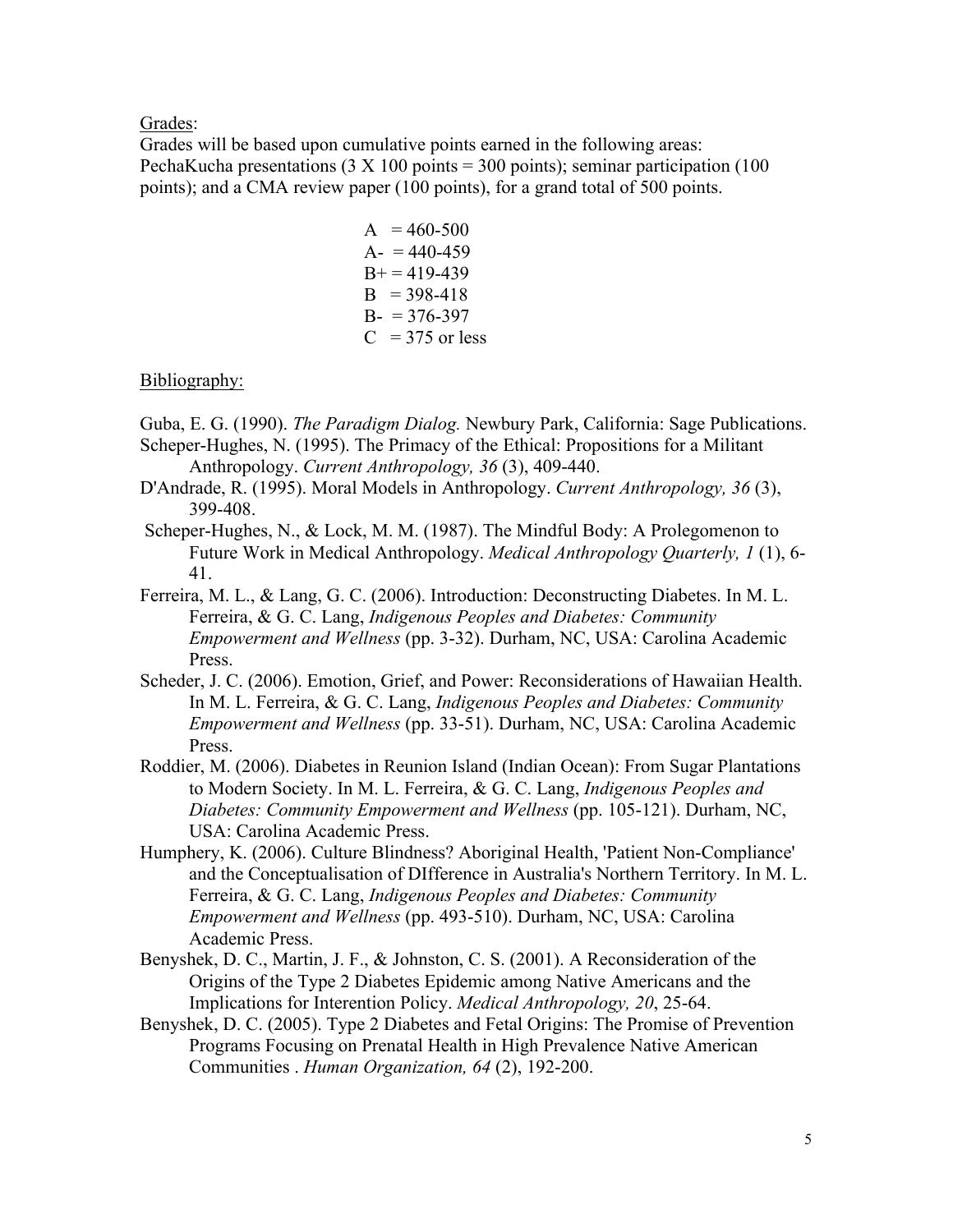- Davis-Floyd, R. E. (2004). Home Birth Emergencies in the United States: The Trouble with Transport. In A. Castro, & M. Singer, *Unhealthy Health Policy* (pp. 329-350). Walnut Creek, CA, USA: Altamira Press .
- Cheyney, M. (2011). Reinscribing the Birthing Body: Homebirth as Ritual Performance. *Medical Anthropology Quarterly, 25* (4), 519-542.
- Farmer, P. (1996). Social Inequalities and Emerging Infectious Diseases. *Emerging Infectious Diseases , 2* (4), 259-269.
- Singer, M. (2004). Why Is It Easier to Get Drugs than Drug Treatment in the United States? In A. Castro, & M. Singer, *Unhealthy Health Policy* (pp. 287-301). Walnut Creek, CA, USA: Altamira Press.
- Singer, M., Valentin, F., Baer, H., & Jia, Z. (1992). Why does juan garcía have a drinking problem? The perspective of critical medical anthropology. *Medical Anthropology, 14* (1), 77-108.
- Bourgois, P. (2004). U.S. Inner-City Apartheid and the War on Drugs: Crack among Homeless Heroin Addicts. In A. Castro, & M. Singer, *Unhealthy Health Policy* (pp. 303-313). Walnut Creek, CA, USA: Altamira Press.
- Buchanan, D., Singer, M., Shaw, S., Teng, W., Stopka, T., Khoshnood, K., et al. (2004). Syringe Access, HIV Risk, and AIDS in Massachusetts and Connecticut: The Health Implications of Public Policy. In A. Castro, & M. Singer, *Unhealthy Health Policy* (pp. 275-285). Walnut Creek, CA, USA: Altamira Press.
- Baer, H. A. (2004). U.S. Health Policy on Alternative Medicine: A Case Study in the Co-optation of a Popular Movement. In A. Castro, & M. Singer, *Unhealthy Health Policy* (pp. 317-327). Walnut Creek, CA, USA: Altamira Press .
- Baer, H. A. (2012). Rejoinder: A Long and Convoluted Journey: Medical Pluralism, Naturopathy, and Critical Medical Anthropology. *Medical Anthropology Quarterly, 26* (2), 299-303.
- MAQ Commentaries:
	- Calabrese, C. (2012). An Invited Contribution to "A Dialogue between Naturopathy and Critical Medical Anthropology: What Constitutes Holistic Health?" . *Medical Anthropology Quarterly , 26* (2), 279-282.
	- Evans, S. (2012). Response to Baer and Colleagues: The Politics of Holism . *Medical Anthropology Quarterly , 26* (2), 271-274.
	- Flesch, H. (2012). Comments on Baer and Colleagues' "A Dialogue between Naturopathy and Critical Medical Anthropology: What Constitutes Holistic Health?". *Medical Anthropology Quarterly , 26* (2), 287-291.
	- Hess, D. J. (2012). Notes on the Relations between CAM and the Social Sciences . *Medical Anthropology Quarterly , 26* (2), 283-286.
	- Hunter, A. E. (2012). Commentary: Naturopathy, Holism, and Critical Medical Anthropology . *Medical Anthropology Quarterly , 26* (2), 275- 278.
	- Jordan, M. (2012). A Dialogue between Naturopathy and Critical Medical Anthropology. *Medical Anthropology Quarterly , 26* (2), 292-298.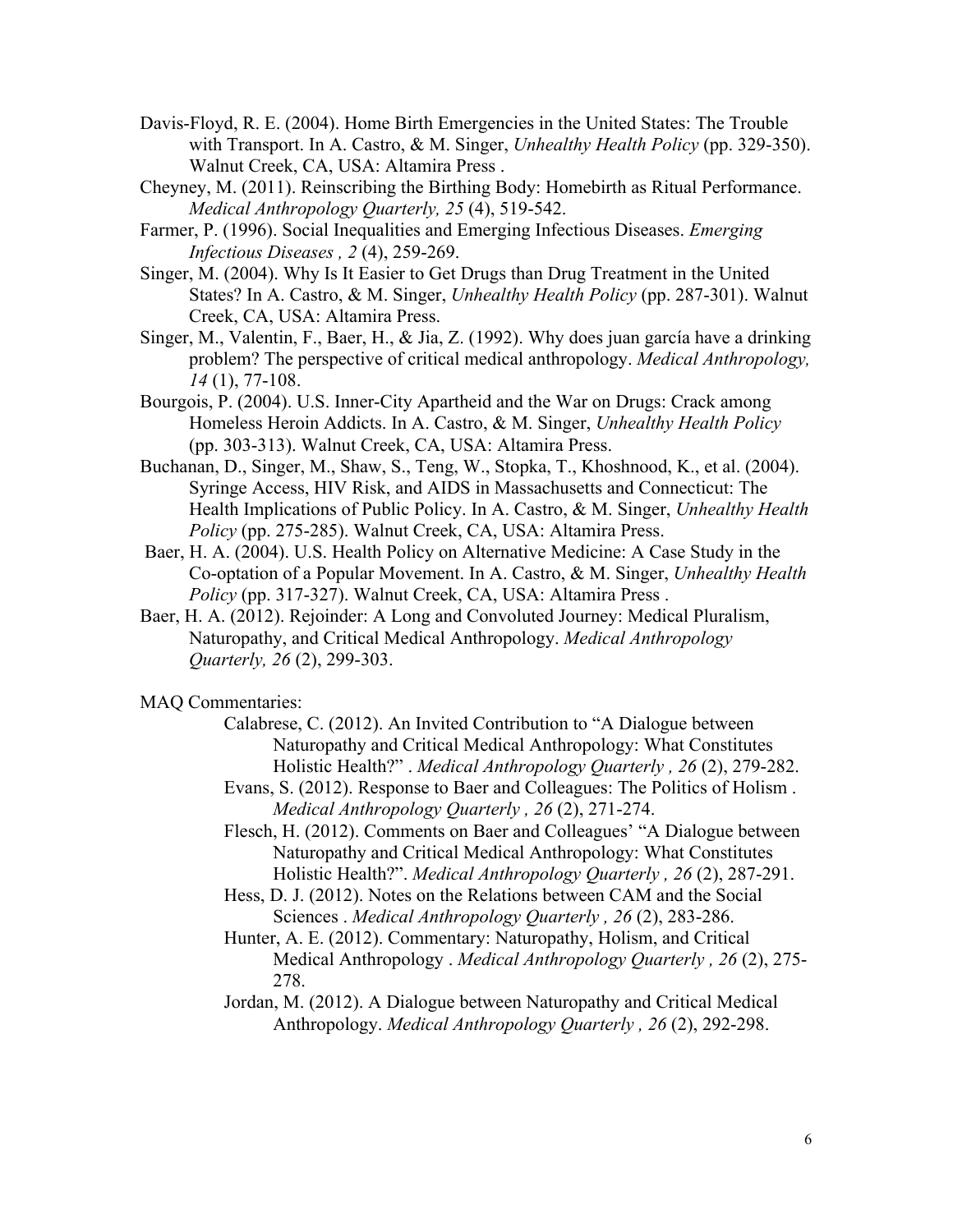# Additional Information:

- Academic Misconduct Academic integrity is a legitimate concern for every member of the campus community; all share in upholding the fundamental values of honesty, trust, respect, fairness, responsibility and professionalism. By choosing to join the UNLV community, students accept the expectations of the Student Academic Misconduct Policy and are encouraged when faced with choices to always take the ethical path. Students enrolling in UNLV assume the obligation to conduct themselves in a manner compatible with UNLV's function as an educational institution.
- An example of academic misconduct is plagiarism. Plagiarism is using the words or ideas of another, from the Internet or any source, without proper citation of the sources. See the Student Academic Misconduct Policy (approved December 9, 2005) located at: http://studentconduct.unlv.edu/misconduct/policy.html.
- Copyright The University requires all members of the University Community to familiarize themselves with and to follow copyright and fair use requirements. You are individually and solely responsible for violations of copyright and fair use laws. The university will neither protect nor defend you nor assume any responsibility for employee or student violations of fair use laws. Violations of copyright laws could subject you to federal and state civil penalties and criminal liability, as well as disciplinary action under University policies. Additional information can be found at: http://www.unlv.edu/provost/copyright.
- Disability Resource Center (DRC) The UNLV Disability Resource Center (SSC-A 143, http://drc.unlv.edu/, 702-895-0866) provides resources for students with disabilities. If you feel that you have a disability, please make an appointment with a Disabilities Specialist at the DRC to discuss what options may be available to you.
- If you are registered with the UNLV Disability Resource Center, bring your Academic Accommodation Plan from the DRC to the instructor during office hours so that you may work together to develop strategies for implementing the accommodations to meet both your needs and the requirements of the course. Any information you provide is private and will be treated as such. To maintain the confidentiality of your request, please do not approach the instructor in front of others to discuss your accommodation needs.
- Religious Holidays Policy—Any student missing class quizzes, examinations, or any other class or lab work because of observance of religious holidays shall be given an opportunity during that semester to make up missed work. The make-up will apply to the religious holiday absence only. It shall be the responsibility of the student to notify the instructor within the first 14 calendar days of the course for fall and spring courses (excepting modular courses), or within the first 7 calendar days of the course for summer and modular courses, of his or her intention to participate in religious holidays which do not fall on state holidays or periods of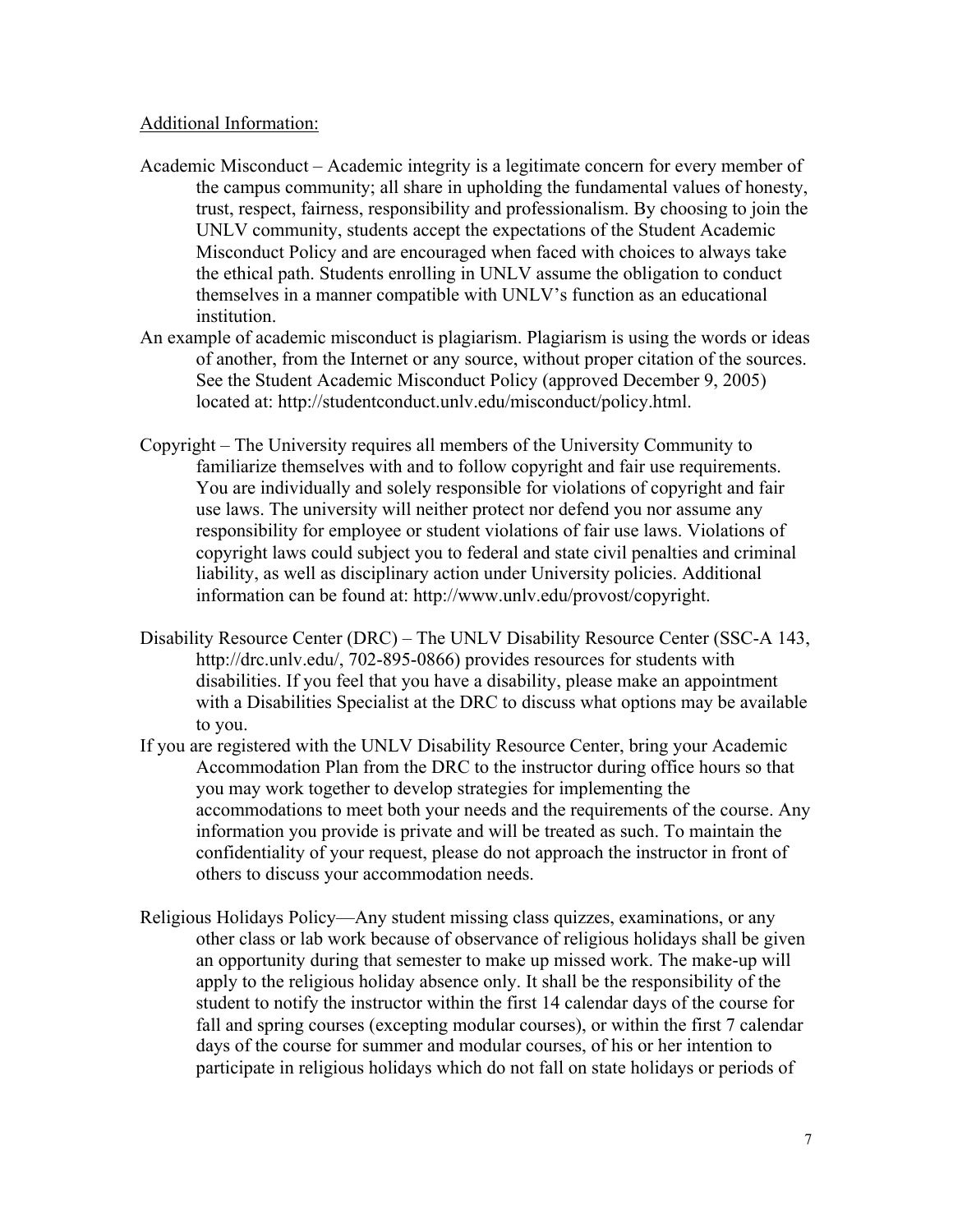class recess. For additional information, please visit: http://catalog.unly.edu/content.php?catoid=6&navoid=531.

- Transparency in Learning and Teaching—The University encourages application of the transparency method of constructing assignments for student success. Please see these two links for further information: https://www.unlv.edu/provost/teachingandlearning
- https://www.unlv.edu/provost/transparency
- Incomplete Grades The grade of I Incomplete can be granted when a student has satisfactorily completed three-fourths of course work for that semester/session but for reason(s) beyond the student's control, and acceptable to the instructor, cannot complete the last part of the course, and the instructor believes that the student can finish the course without repeating it. The incomplete work must be made up before the end of the following regular semester for undergraduate courses. Graduate students receiving "I" grades in 500-, 600-, or 700-level courses have up to one calendar year to complete the work, at the discretion of the instructor. If course requirements are not completed within the time indicated, a grade of F will be recorded and the GPA will be adjusted accordingly. Students who are fulfilling an Incomplete do not register for the course but make individual arrangements with the instructor who assigned the I grade.
- Tutoring and Coaching—The Academic Success Center (ASC) provides tutoring, academic success coaching and other academic assistance for all UNLV undergraduate students. For information regarding tutoring subjects, tutoring times, and other ASC programs and services, visit http://www.unlv.edu/asc or call 702-895-3177. The ASC building is located across from the Student Services Complex (SSC). Academic success coaching is located on the second floor of the SSC (ASC Coaching Spot). Drop-in tutoring is located on the second floor of the Lied Library and College of Engineering TEB second floor.
- UNLV Writing Center One-on-one or small group assistance with writing is available free of charge to UNLV students at the Writing Center, located in CDC-3-301. Although walk-in consultations are sometimes available, students with appointments will receive priority assistance. Appointments may be made in person or by calling 702-895-3908. The student's Rebel ID Card, a copy of the assignment (if possible), and two copies of any writing to be reviewed are requested for the consultation. More information can be found at: http://writingcenter.unlv.edu/
- Rebelmail By policy, faculty and staff should e-mail students' Rebelmail accounts only. Rebelmail is UNLV's official e-mail system for students. It is one of the primary ways students receive official university communication such as information about deadlines, major campus events, and announcements. All UNLV students receive a Rebelmail account after they have been admitted to the university.